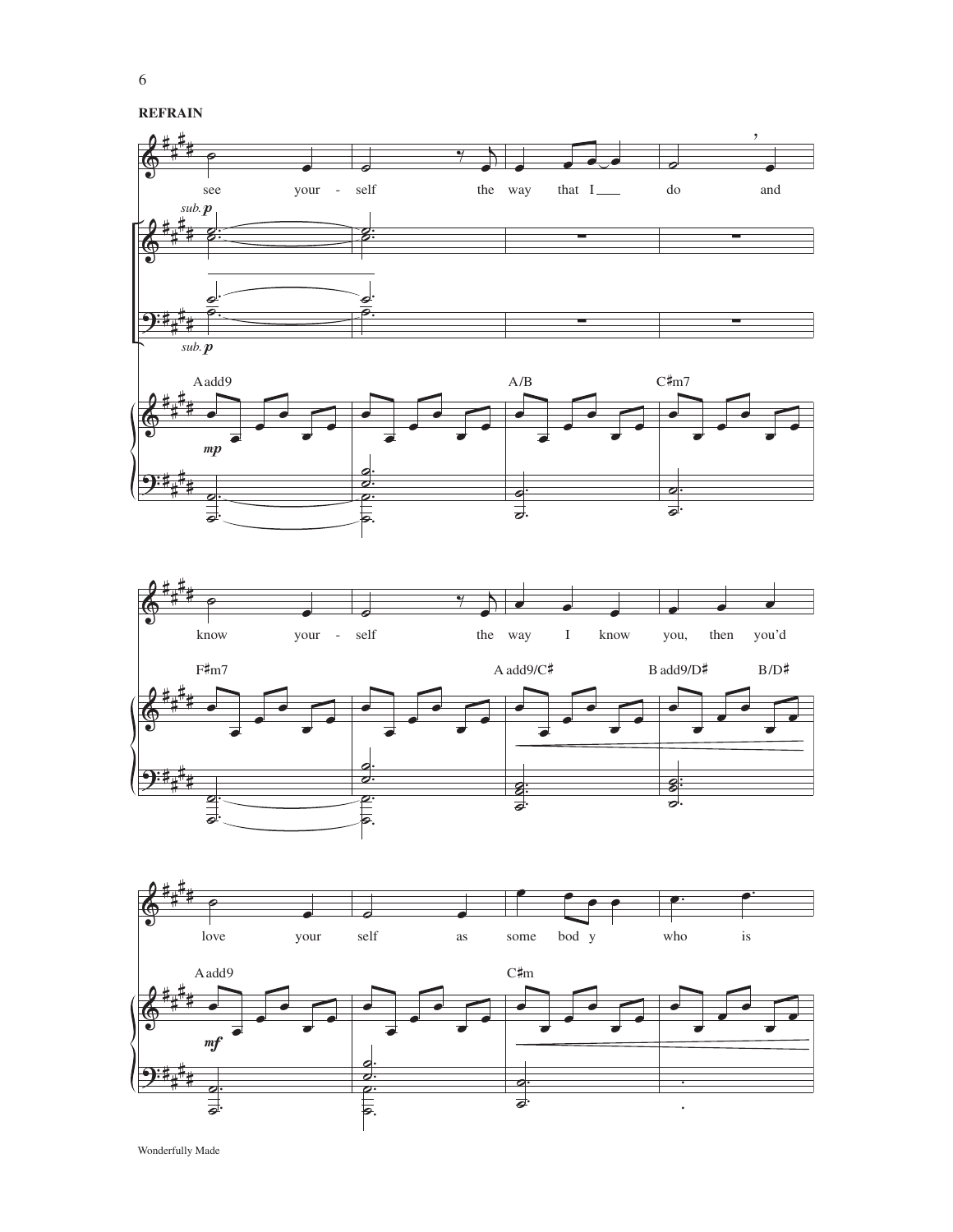







 $\boldsymbol{7}$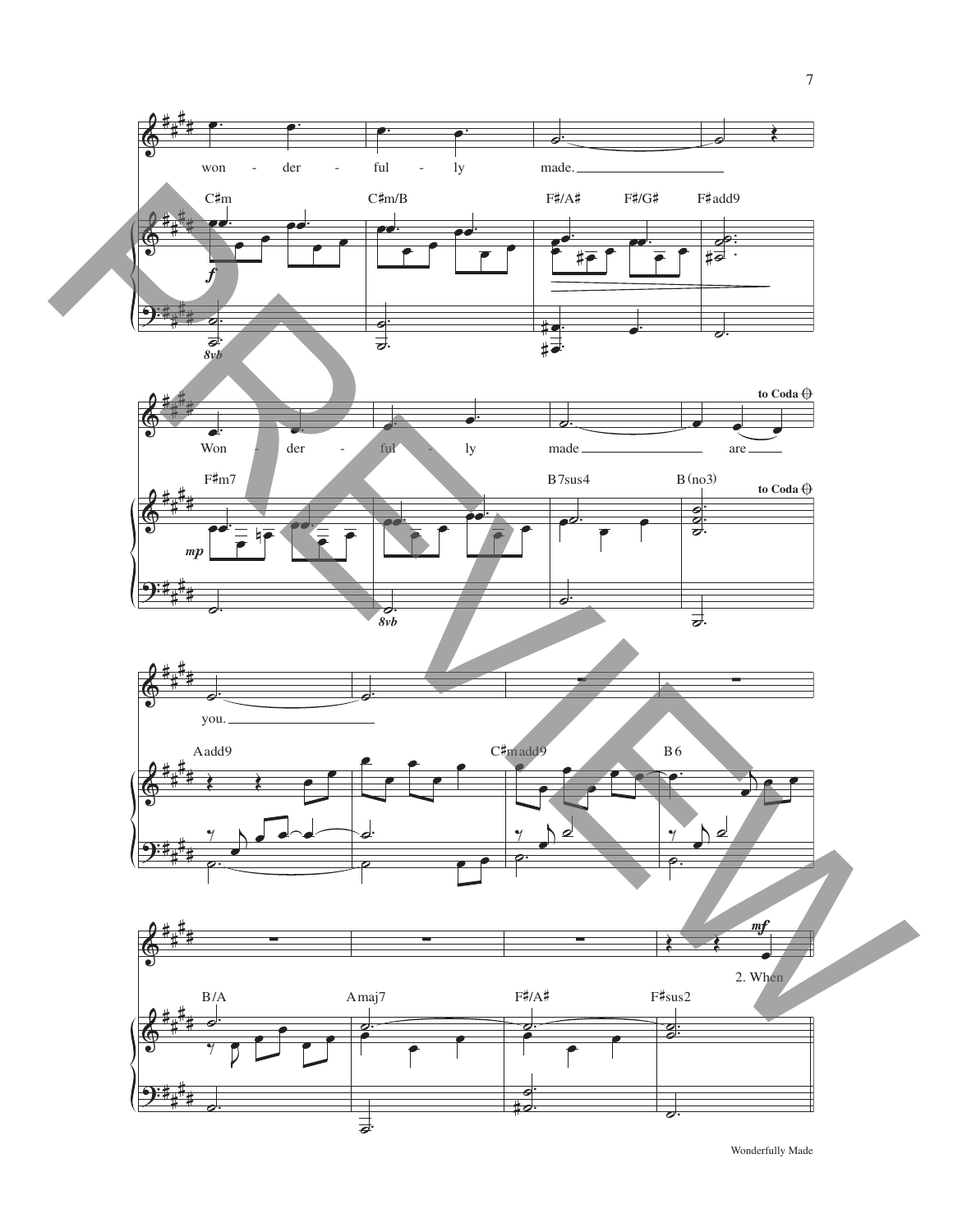

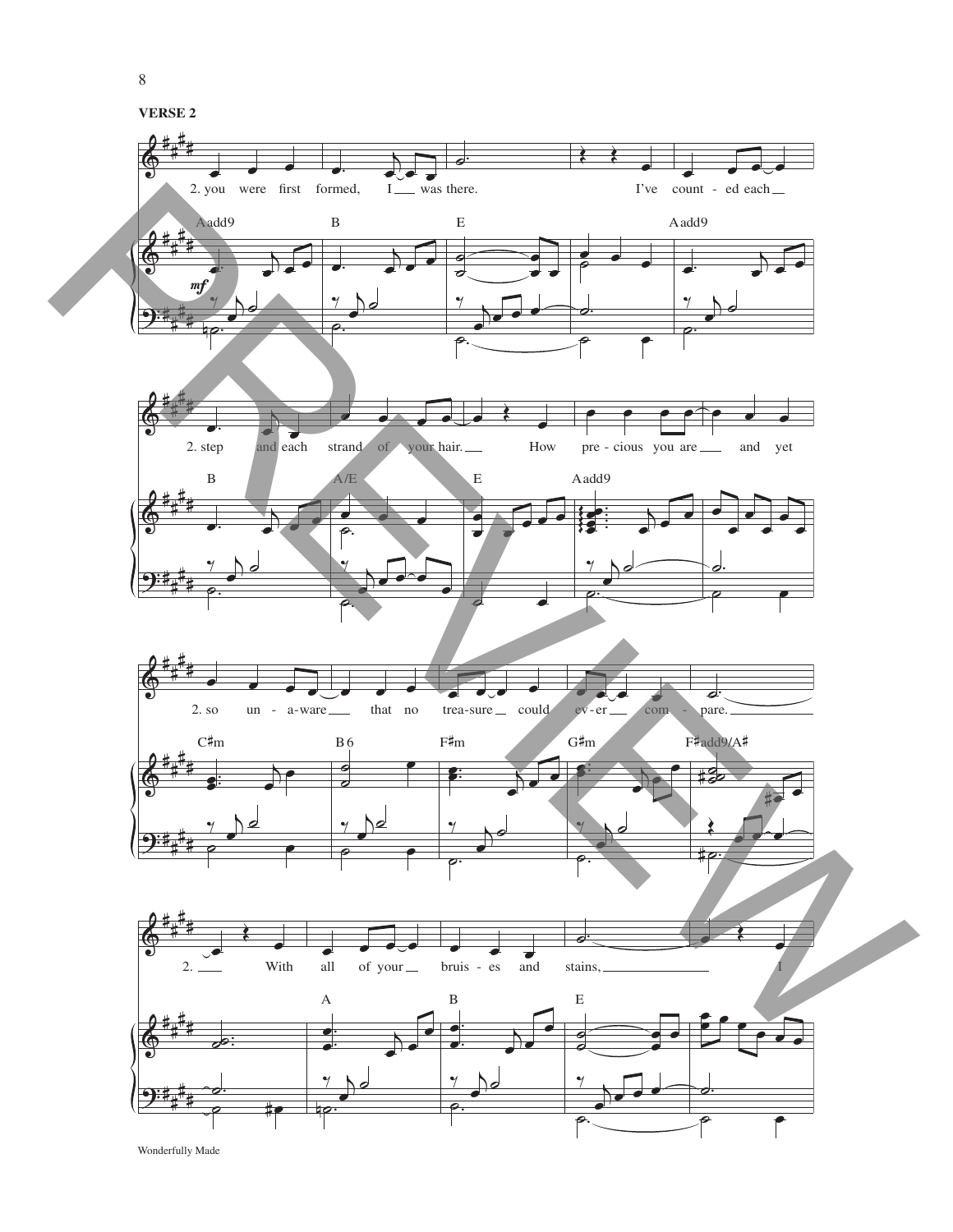



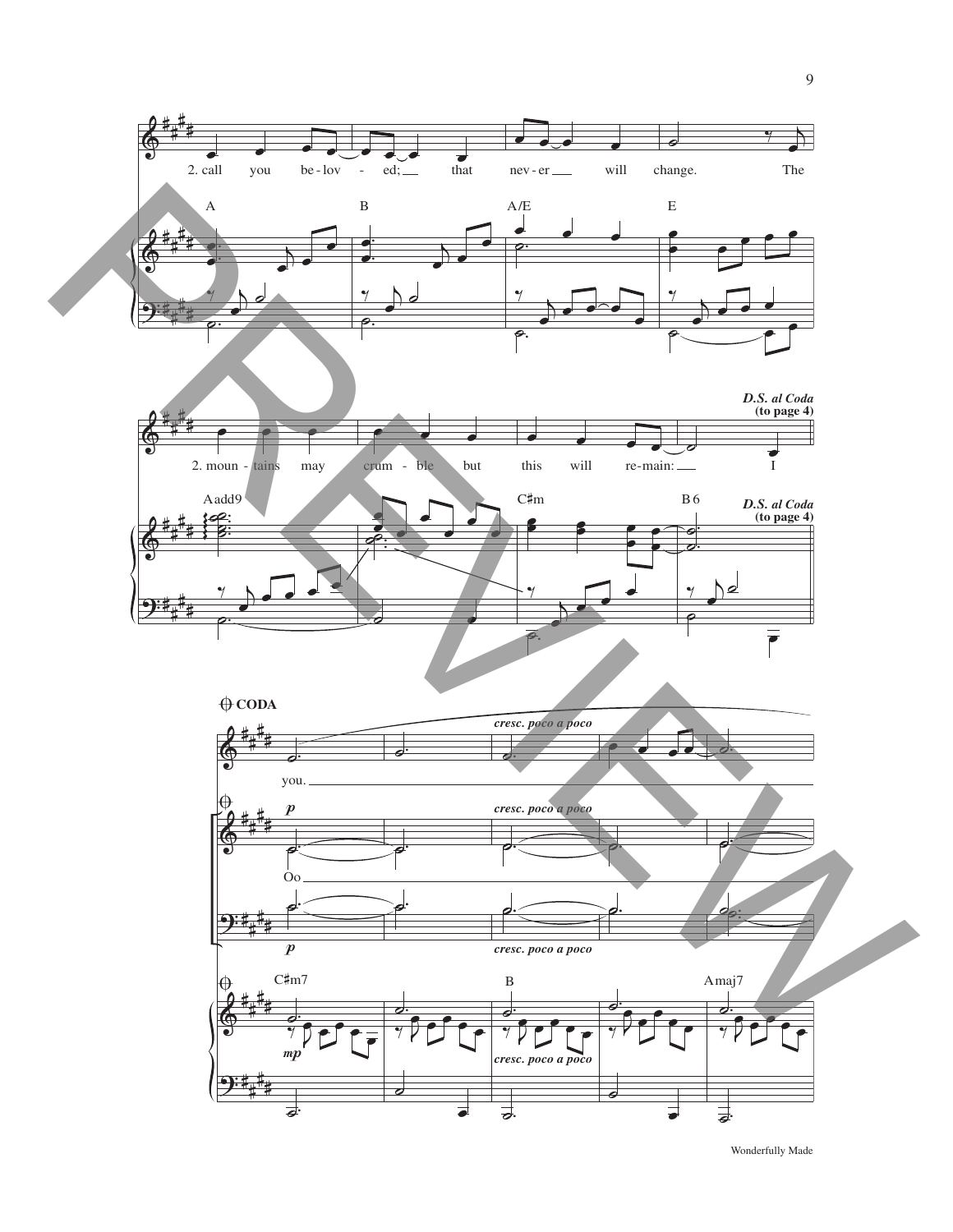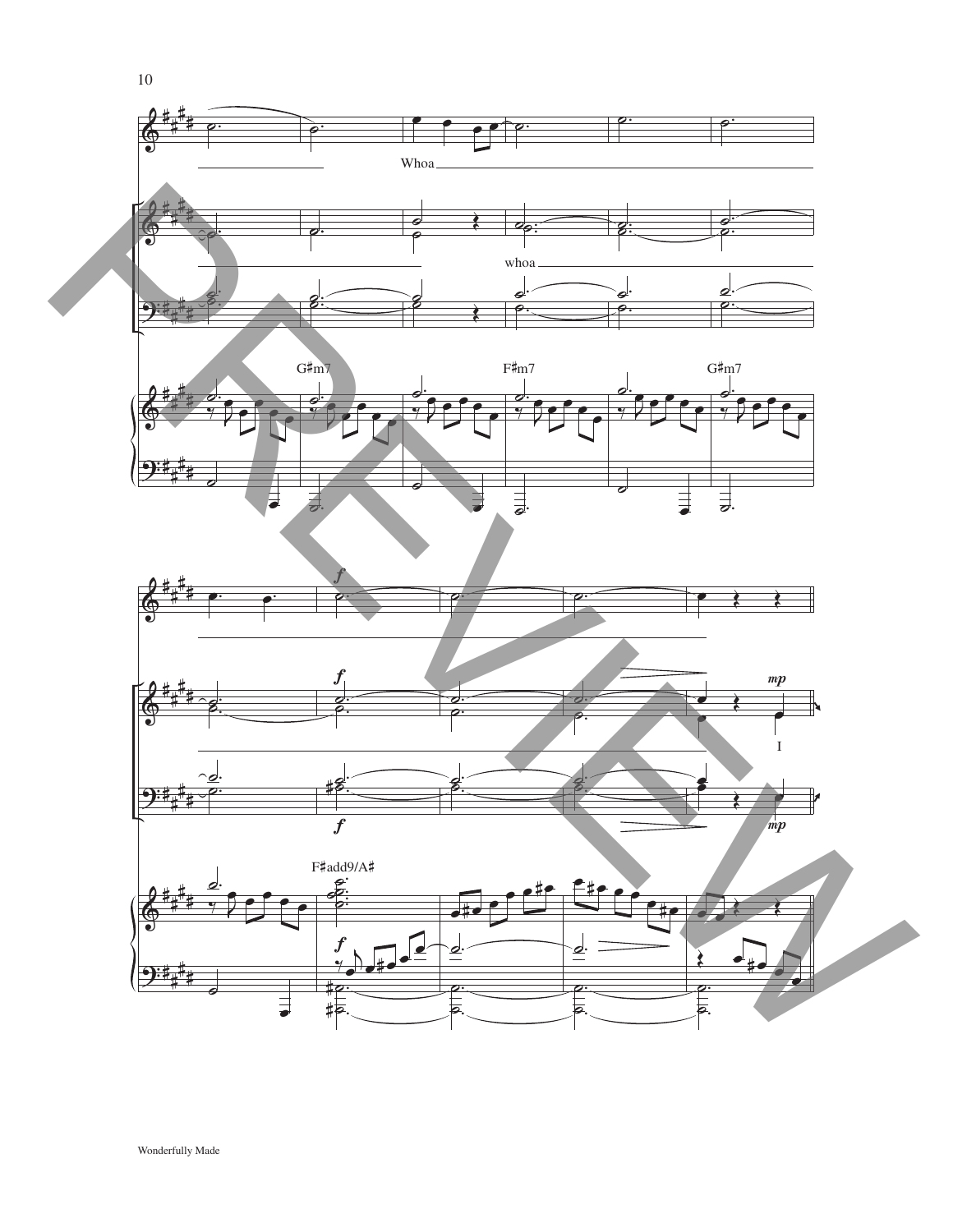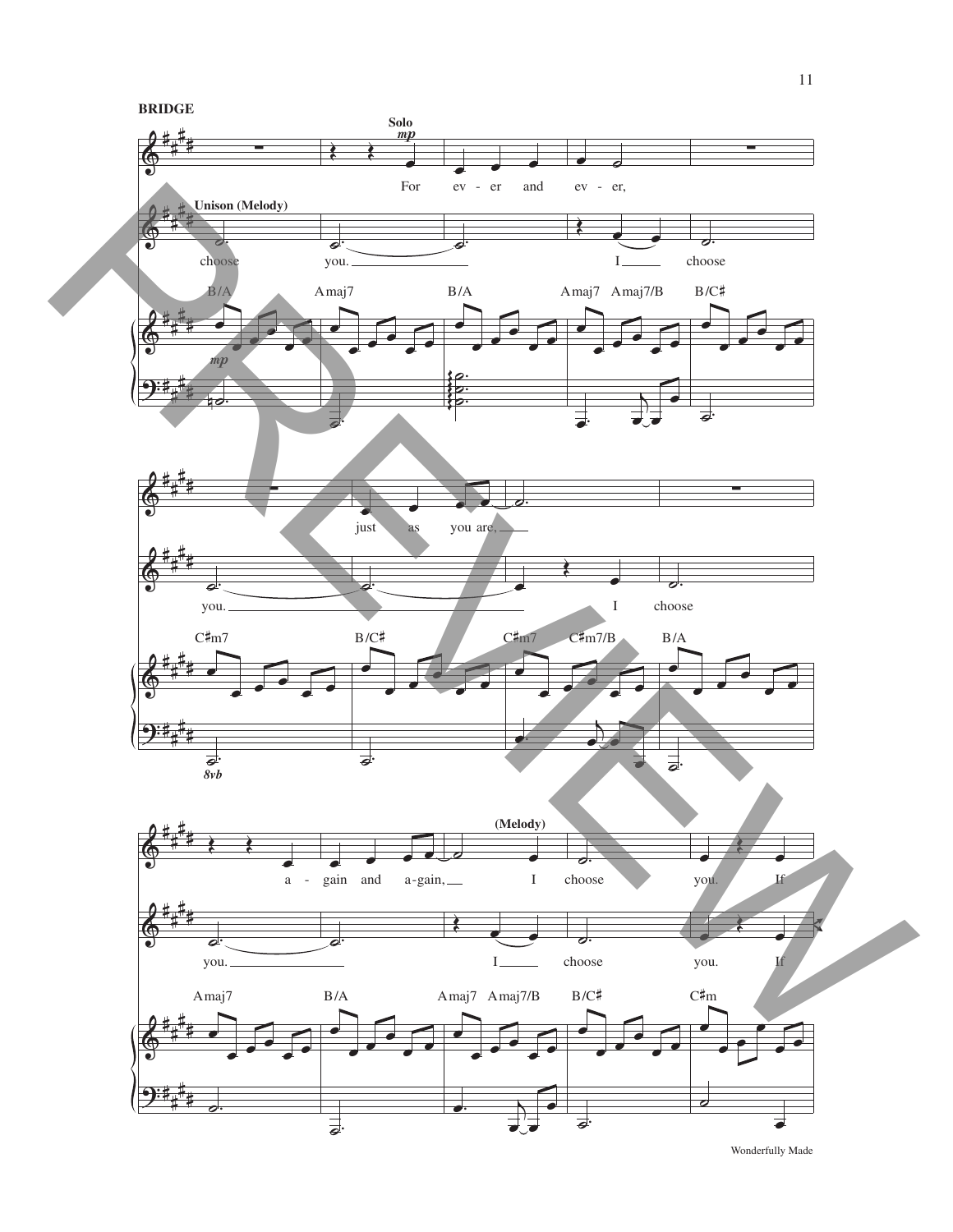**FINAL REFRAIN**  $m f$ G P  $\lg$ could  $-$  the on you your - self\_ see  $\overline{a}$  $m f$  $\frac{\text{# }S/A}{\text{#}}$ S  $\mathbf A$ could  $\alpha$ you see your self. the ly  $\overline{a}$  $\mathbf T$  $\overline{\mathfrak{f}}$ ╥ 7. T  $\overline{B_{m}}$  $T/B$  $\, {\bf B}$  $E/B$ Aadd9  $m f$  $\frac{\partial}{\partial \varphi}$  $9:4$  $\overline{\mathcal{O}}$  $\overline{\mathcal{L}}$  $\frac{2}{\pi}$  $\overline{\sigma}$ .  $\exists$ 5  $\overline{\mathbf{y}}$  $\rightarrow$ K ⋥ that  $I$ \_  ${\rm do}$ and know your self the way  $\overline{a}$  $\overline{\bullet}$ way that  $I_{-}$  ${\rm do}$  $\quad$  and know self. the your 6 <del>o): #</del> È.  $C\frac{4}{3}m$ 7  $\rm A/B$  $F\sharp m7$ S  $\ddot{\cdot}$  $9:1$ 6  $\frac{1}{\phi}$  $\frac{1}{2}$ E  $\overline{\bullet}$ 능

Wonderfully Made

12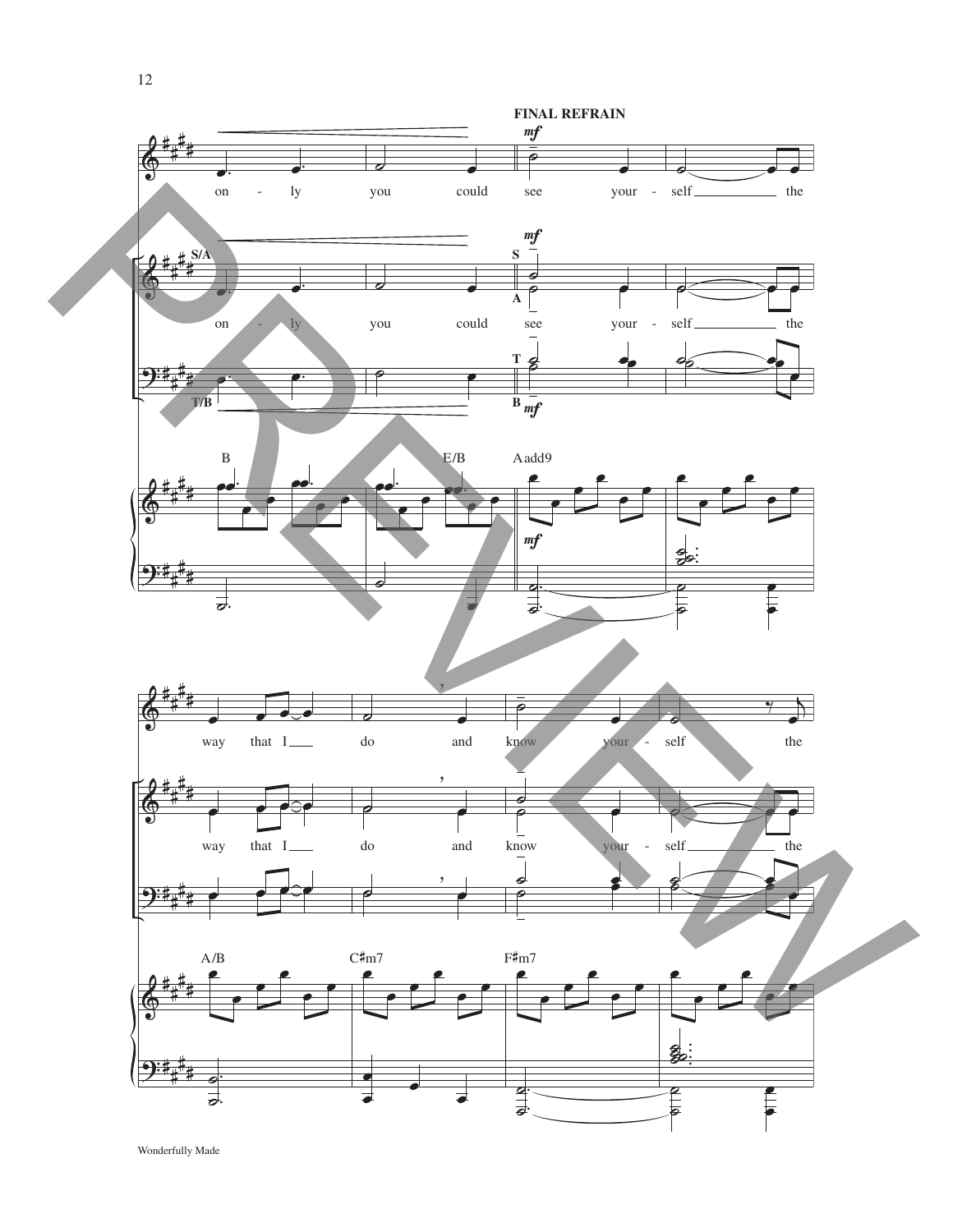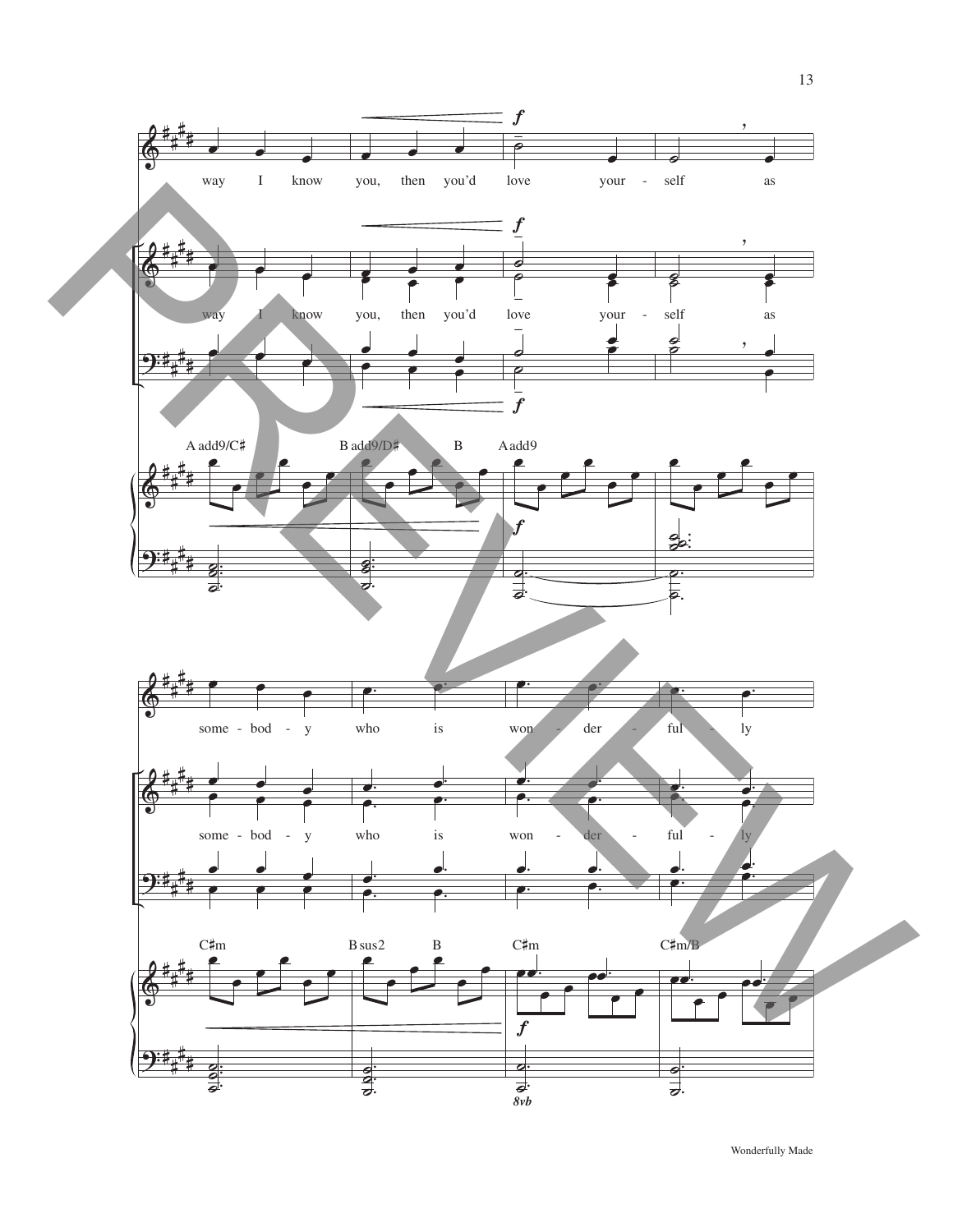

 $14$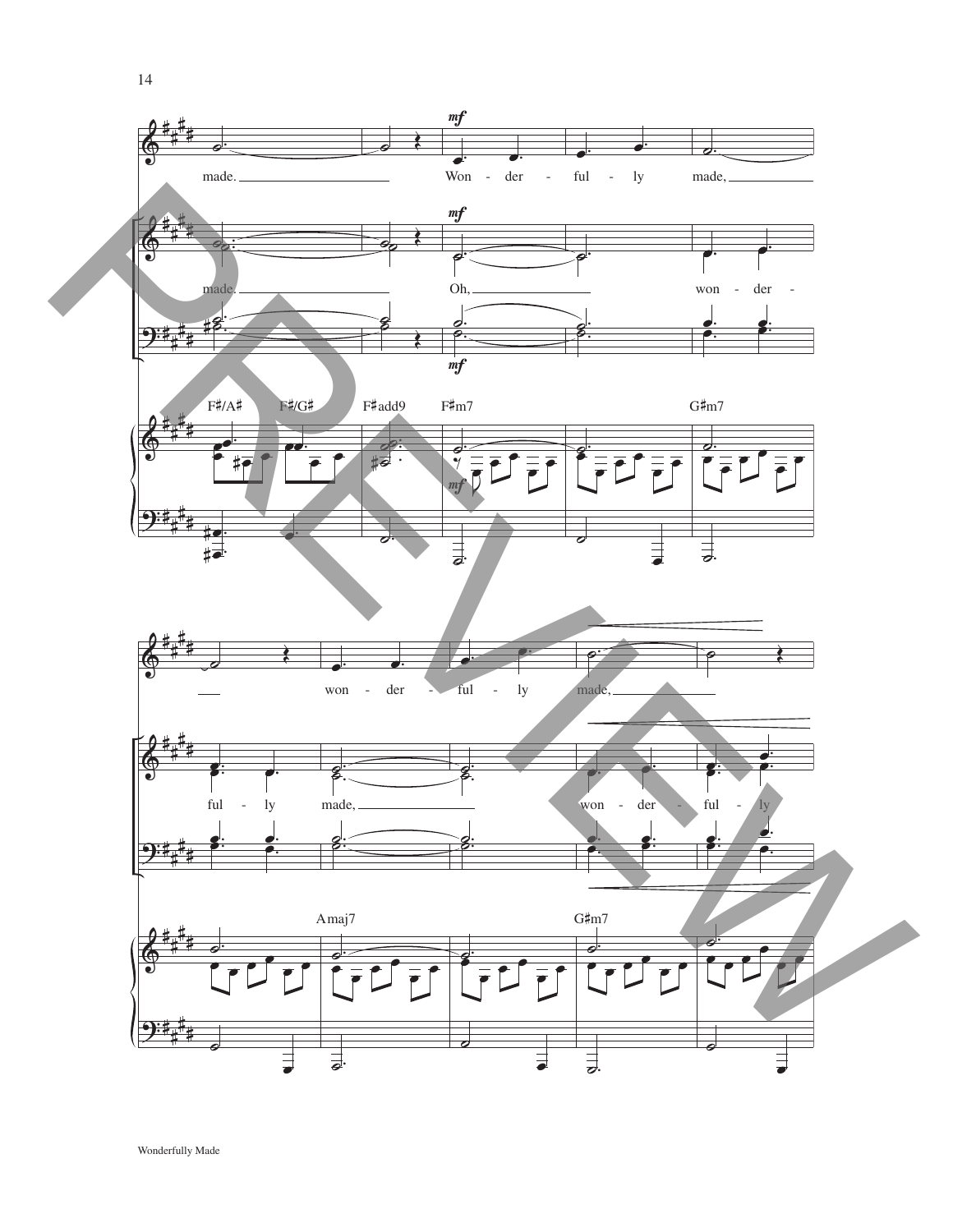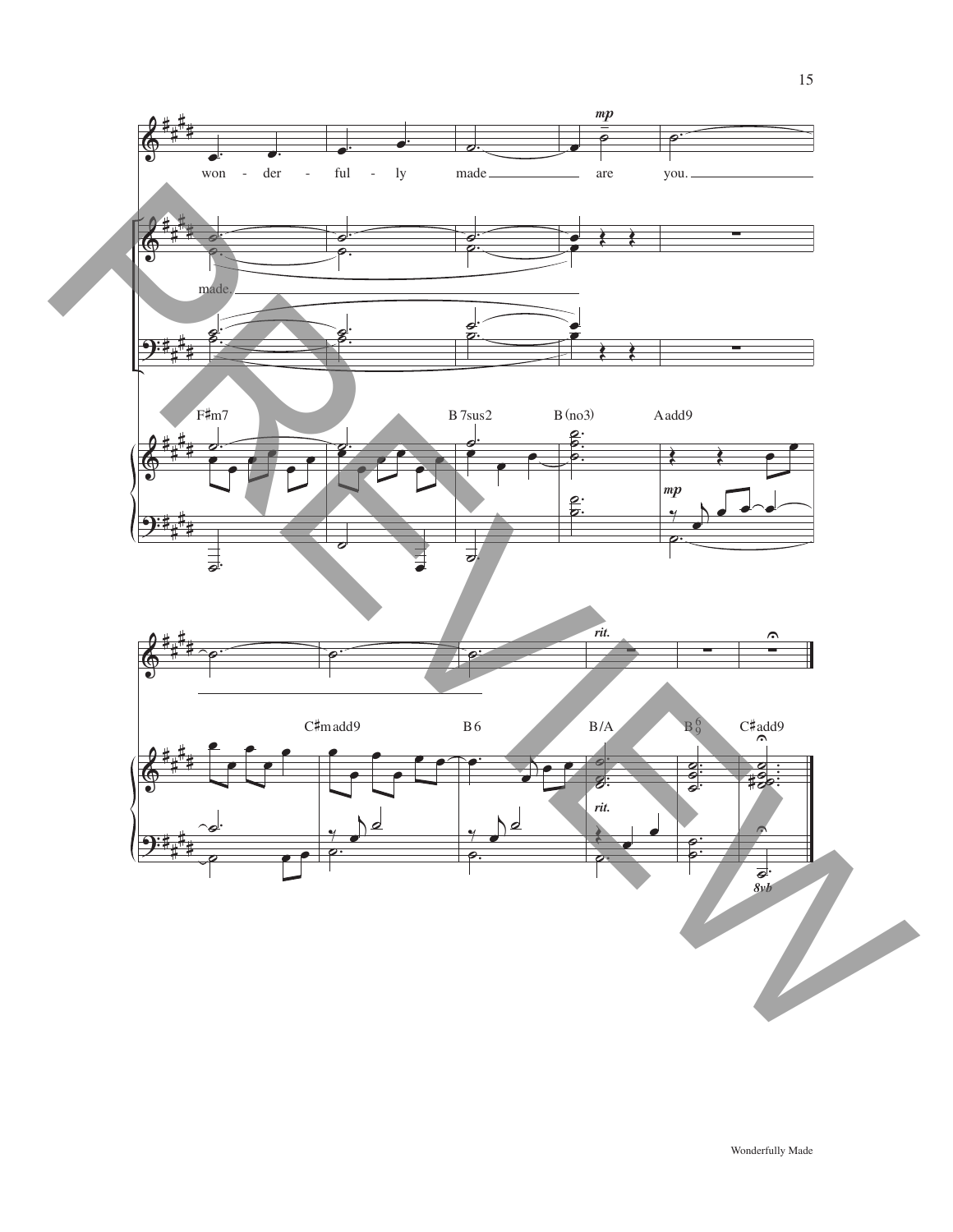## Composer Notes

"Wonderfully Made" was written while reflecting on Psalm 139, after attending a retreat that centered on that Psalm. It was composed as an intimate, impassioned love song, so that intimacy and passion could come out in the music. Let the choir lines and piano *arpeggios* be tender, with dynamics ebbing and flowing; allow for subtle *ritardandos* in the accompaniment rather than making it metronomic; and give the soloist allowance for expression and interpretation of the text.

where we were the state where the intermediate in Paulin 1991, alter at the state in the main term of the term of the mass level of the mass level of the mass level of the mass level of the mass level of the mass level of *—Paulo K Tiról*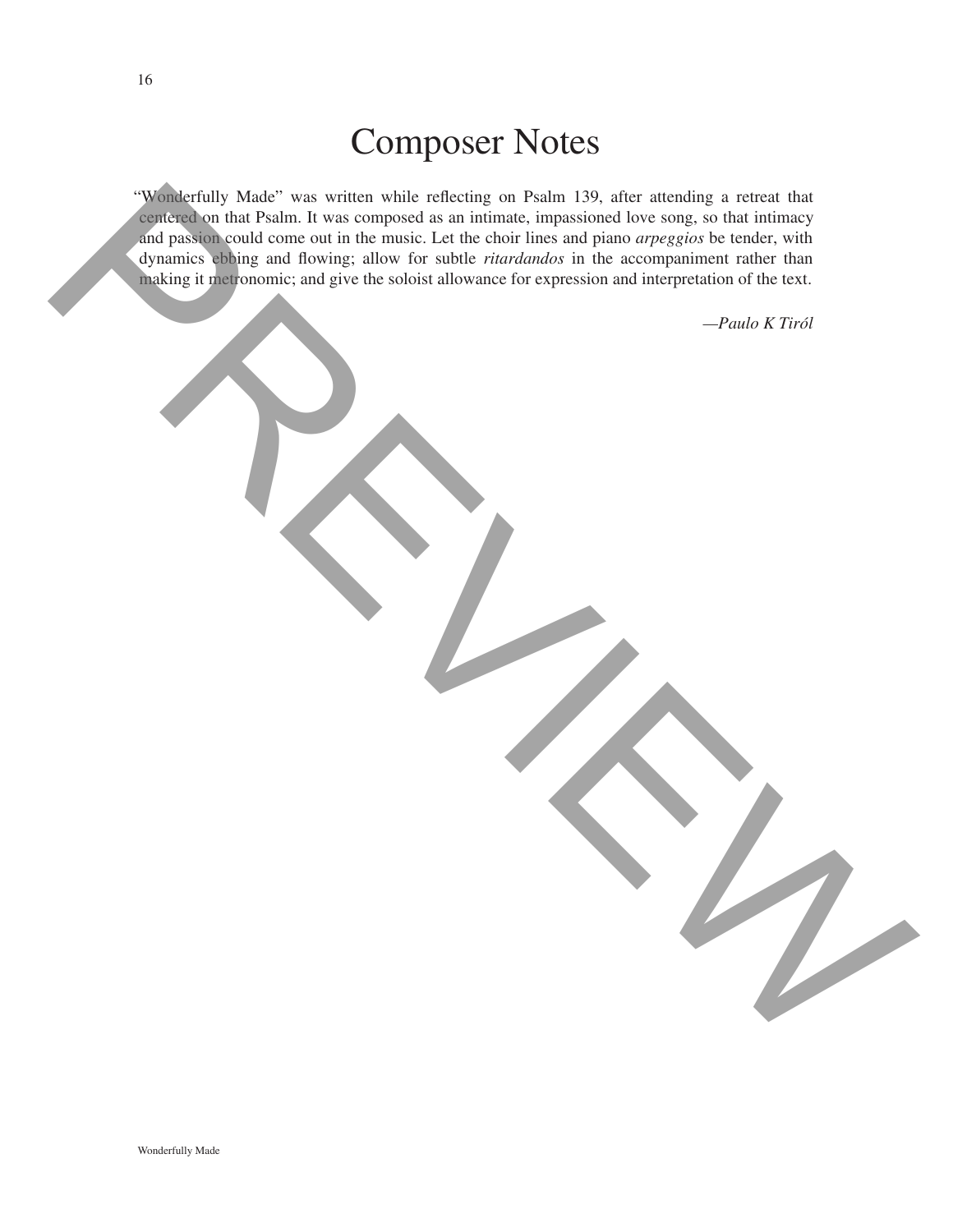

© 2011, 2018, Vicente Paulo K. Tirol, Jr. Published by OCP, 5536 NE Hassalo, Portland, OR 97213. All rights reserved.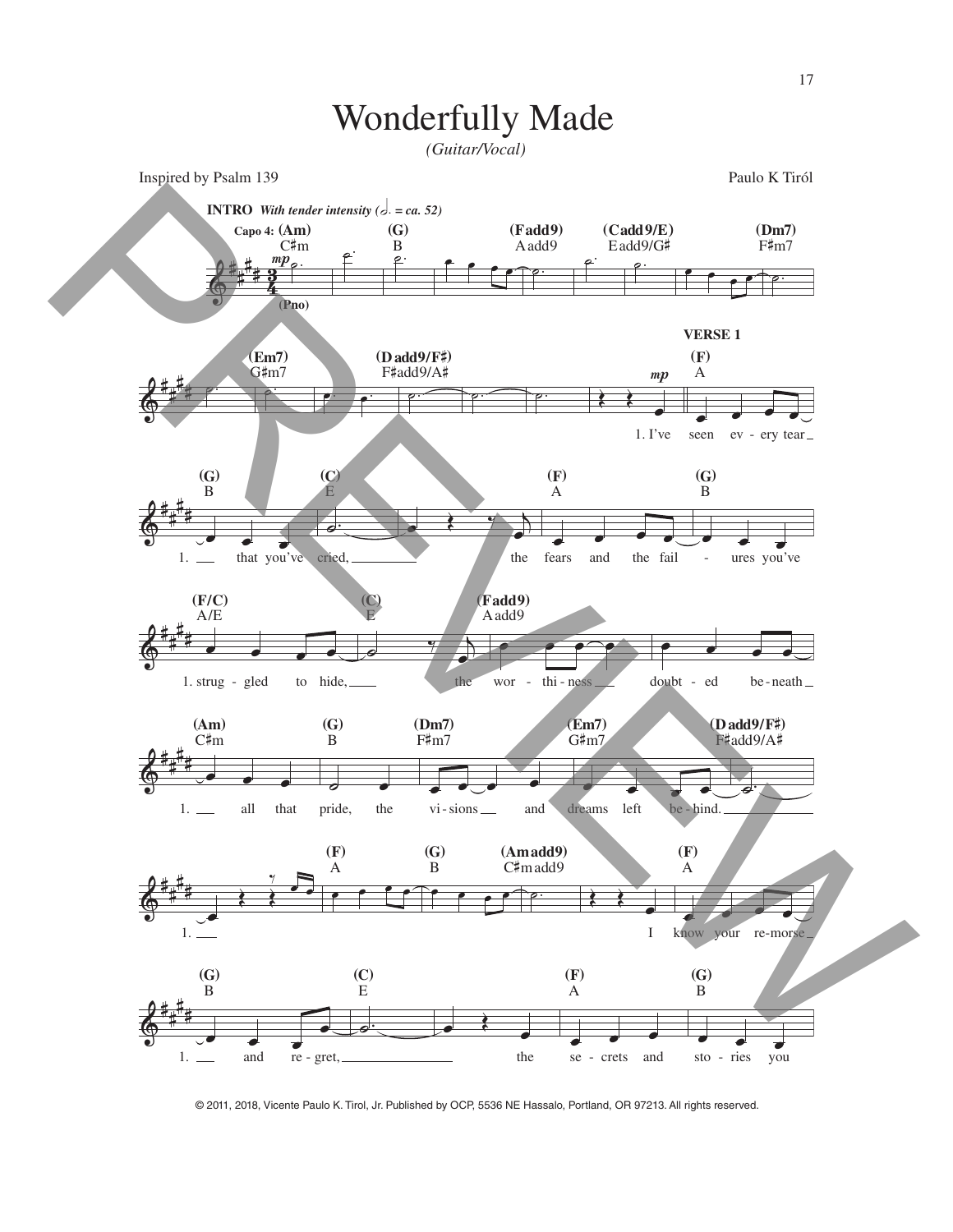18

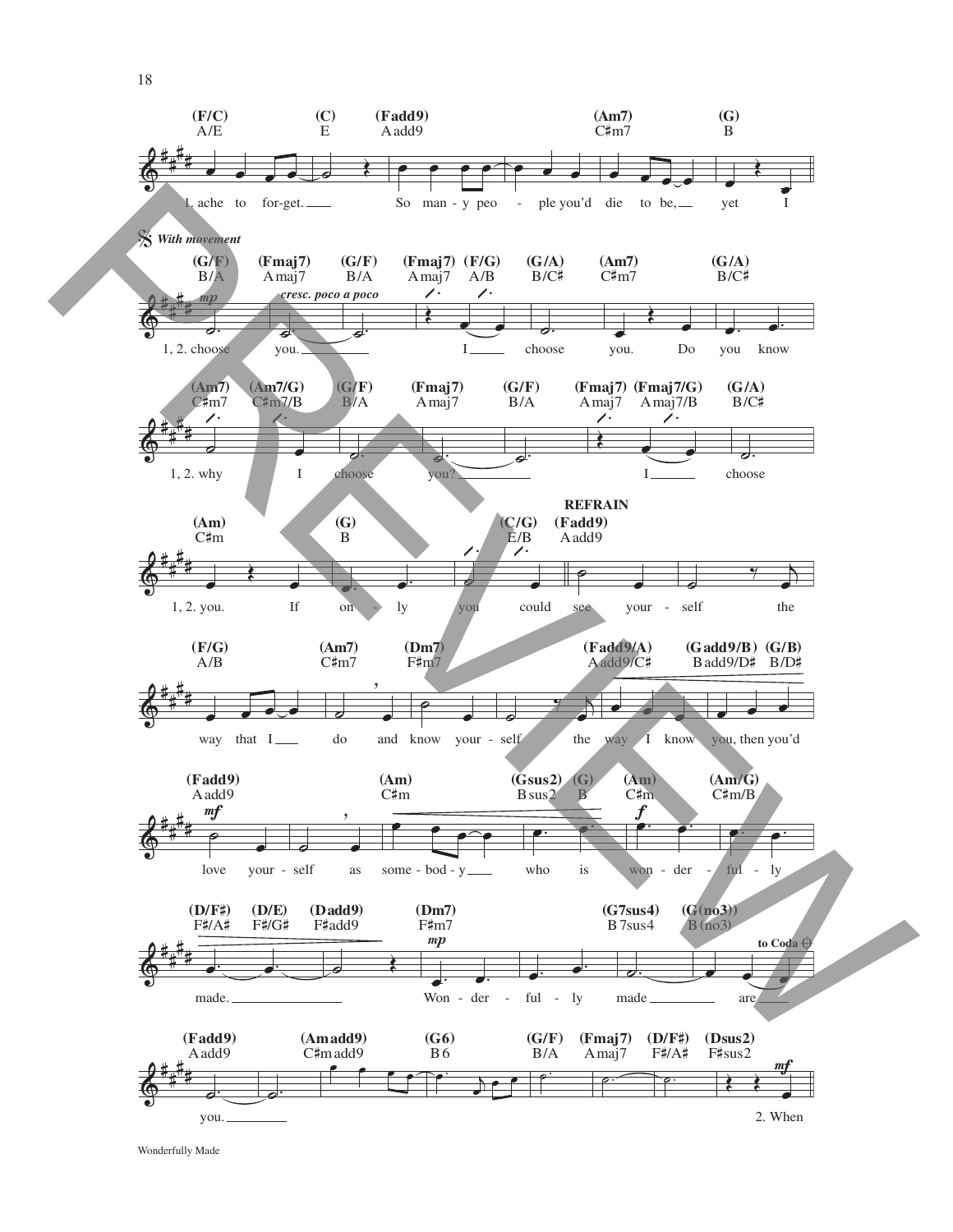